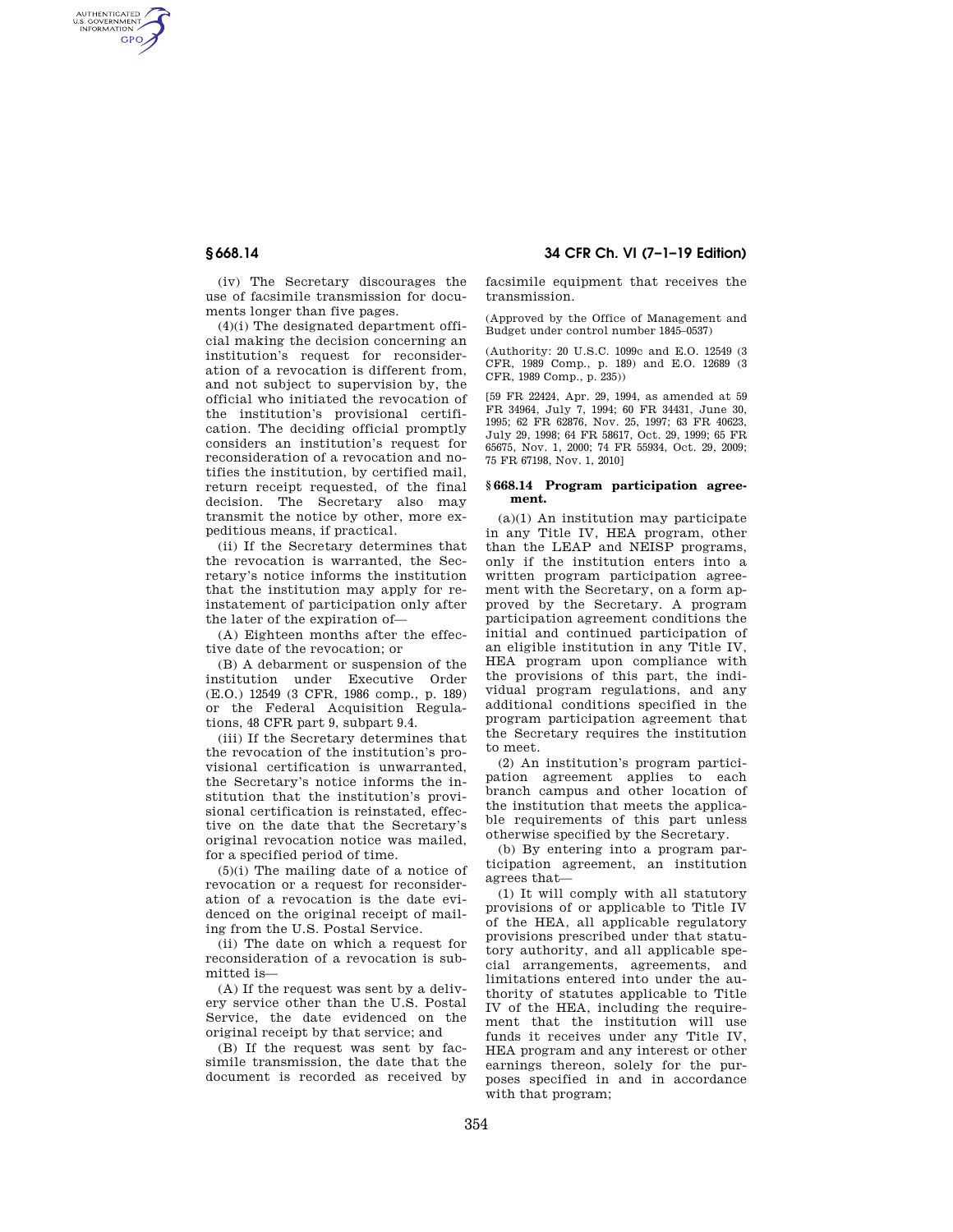## **Ofc. of Postsecondary Educ., Education § 668.14**

(2) As a fiduciary responsible for administering Federal funds, if the institution is permitted to request funds under a Title IV, HEA program advance payment method, the institution will time its requests for funds under the program to meet the institution's immediate Title IV, HEA program needs;

(3) It will not request from or charge any student a fee for processing or handling any application, form, or data required to determine a student's eligibility for, and amount of, Title IV, HEA program assistance;

(4) It will establish and maintain such administrative and fiscal procedures and records as may be necessary to ensure proper and efficient administration of funds received from the Secretary or from students under the Title IV, HEA programs, together with assurances that the institution will provide, upon request and in a timely manner, information relating to the administrative capability and financial responsibility of the institution to—

(i) The Secretary;

(ii) A guaranty agency, as defined in 34 CFR part 682, that guarantees loans made under the Federal Stafford Loan and Federal PLUS programs for attendance at the institution or any of the institution's branch campuses or other locations;

(iii) The nationally recognized accrediting agency that accredits or preaccredits the institution or any of the institution's branch campuses, other locations, or educational programs;

(iv) The State agency that legally authorizes the institution and any branch campus or other location of the institution to provide postsecondary education; and

(v) In the case of a public postsecondary vocational educational institution that is approved by a State agency recognized for the approval of public postsecondary vocational education, that State agency;

(5) It will comply with the provisions of §668.15 relating to factors of financial responsibility;

(6) It will comply with the provisions of §668.16 relating to standards of administrative capability;

(7) It will submit reports to the Secretary and, in the case of an institution participating in the Federal Stafford Loan, Federal PLUS, or the Federal Perkins Loan Program, to holders of loans made to the institution's students under that program at such times and containing such information as the Secretary may reasonably require to carry out the purpose of the Title IV, HEA programs;

(8) It will not provide any statement to any student or certification to any lender in the case of an FFEL Program loan, or origination record to the Secretary in the case of a Direct Loan Program loan that qualifies the student or parent for a loan or loans in excess of the amount that the student or parent is eligible to borrow in accordance with sections  $425(a)$ ,  $428(a)(2)$ ,  $428(b)(1)(A)$ and (B), 428B, 428H, and 455(a) of the  $HEA$ 

(9) It will comply with the requirements of subpart D of this part concerning institutional and financial assistance information for students and prospective students;

(10) In the case of an institution that advertises job placement rates as a means of attracting students to enroll in the institution, it will make available to prospective students, at or before the time that those students apply for enrollment—

(i) The most recent available data concerning employment statistics, graduation statistics, and any other information necessary to substantiate the truthfulness of the advertisements; and

(ii) Relevant State licensing requirements of the State in which the institution is located for any job for which an educational program offered by the institution is designed to prepare those prospective students;

(11) In the case of an institution participating in the FFEL program, the institution will inform all eligible borrowers, as defined in 34 CFR part 682, enrolled in the institution about the availability and eligibility of those borrowers for State grant assistance from the State in which the institution is located, and will inform borrowers from another State of the source of further information concerning State grant assistance from that State;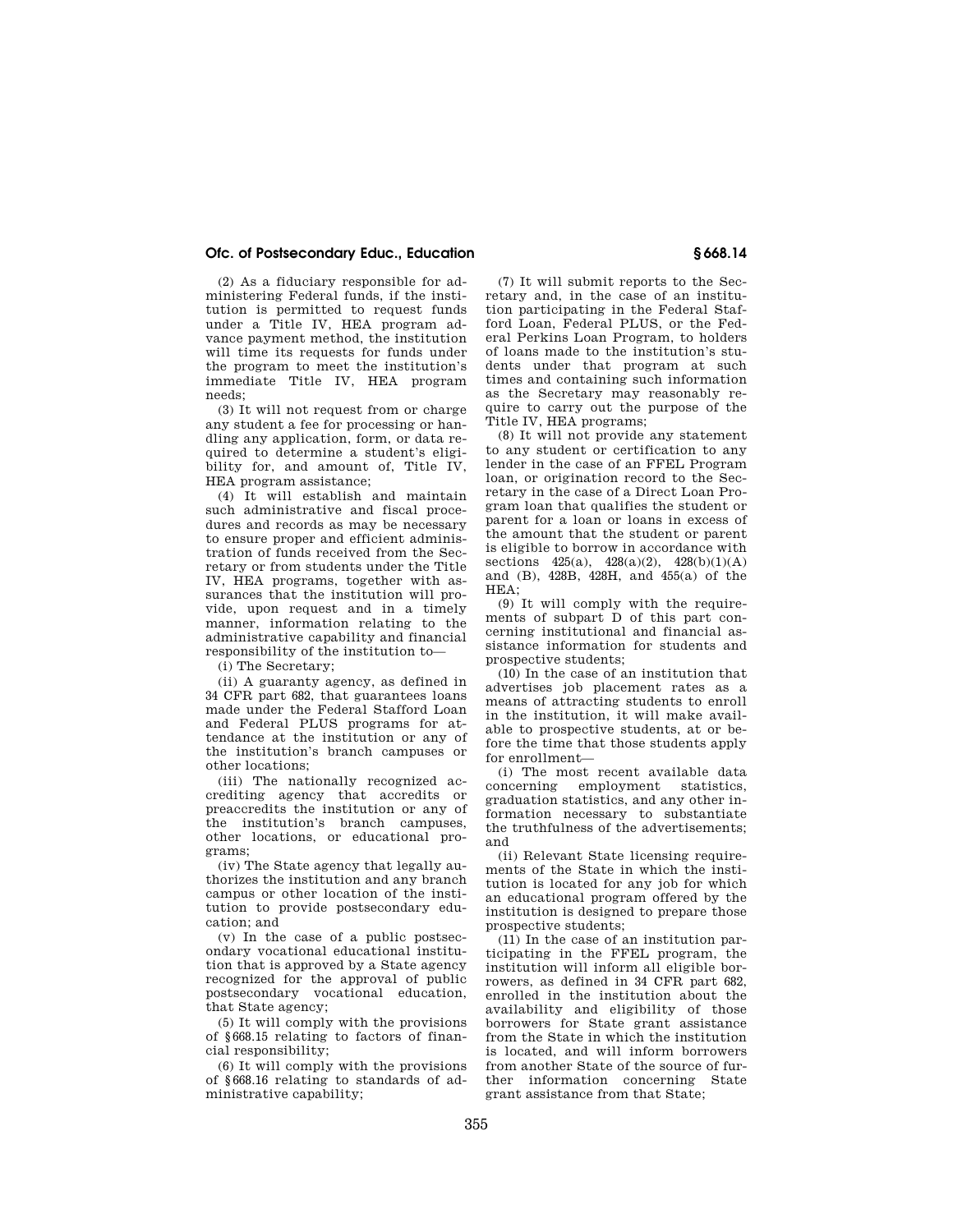(12) It will provide the certifications described in paragraph (c) of this section;

(13) In the case of an institution whose students receive financial assistance pursuant to section 484(d) of the HEA, the institution will make available to those students a program proven successful in assisting students in obtaining the recognized equivalent of a high school diploma;

(14) It will not deny any form of Federal financial aid to any eligible student solely on the grounds that the student is participating in a program of study abroad approved for credit by the institution;

(15)(i) Except as provided under paragraph  $(b)(15)(ii)$  of this section, the institution will use a default management plan approved by the Secretary with regard to its administration of the FFEL or Direct Loan programs, or both for at least the first two years of its participation in those programs, if the institution—

(A) Is participating in the FFEL or Direct Loan programs for the first time; or

(B) Is an institution that has undergone a change of ownership that results in a change in control and is participating in the FFEL or Direct Loan programs.

(ii) The institution does not have to use an approved default management plan if—

(A) The institution, including its main campus and any branch campus, does not have a cohort default rate in excess of 10 percent; and

(B) The owner of the institution does not own and has not owned any other institution that had a cohort default rate in excess of 10 percent while that owner owned the institution.

(16) For a proprietary institution, the institution will derive at least 10 percent of its revenues for each fiscal year from sources other than Title IV, HEA program funds, as provided in §668.28(a) and (b), or be subject to sanctions described in §668.28(c);

(17) The Secretary, guaranty agencies and lenders as defined in 34 CFR part 682, nationally recognized accrediting agencies, the Secretary of Veterans Affairs, State agencies recognized under 34 CFR part 603 for the approval of pub-

**§ 668.14 34 CFR Ch. VI (7–1–19 Edition)** 

lic postsecondary vocational education, and State agencies that legally authorize institutions and branch campuses or other locations of institutions to provide postsecondary education, have the authority to share with each other any information pertaining to the institution's eligibility for or participation in the Title IV, HEA programs or any information on fraud and abuse;

(18) It will not knowingly—

(i) Employ in a capacity that involves the administration of the Title IV, HEA programs or the receipt of funds under those programs, an individual who has been convicted of, or has pled *nolo contendere* or guilty to, a crime involving the acquisition, use, or expenditure of Federal, State, or local government funds, or has been administratively or judicially determined to have committed fraud or any other material violation of law involving Federal, State, or local government funds;

(ii) Contract with an institution or third-party servicer that has been terminated under section 432 of the HEA for a reason involving the acquisition, use, or expenditure of Federal, State, or local government funds, or that has been administratively or judicially determined to have committed fraud or any other material violation of law involving Federal, State, or local government funds; or

(iii) Contract with or employ any individual, agency, or organization that has been, or whose officers or employees have been—

(A) Convicted of, or pled *nolo contendere* or guilty to, a crime involving the acquisition, use, or expenditure of Federal, State, or local government funds; or

(B) Administratively or judicially determined to have committed fraud or any other material violation of law involving Federal, State, or local government funds;

(19) It will complete, in a timely manner and to the satisfaction of the Secretary, surveys conducted as a part of the Integrated Postsecondary Education Data System (IPEDS) or any other Federal collection effort, as designated by the Secretary, regarding data on postsecondary institutions;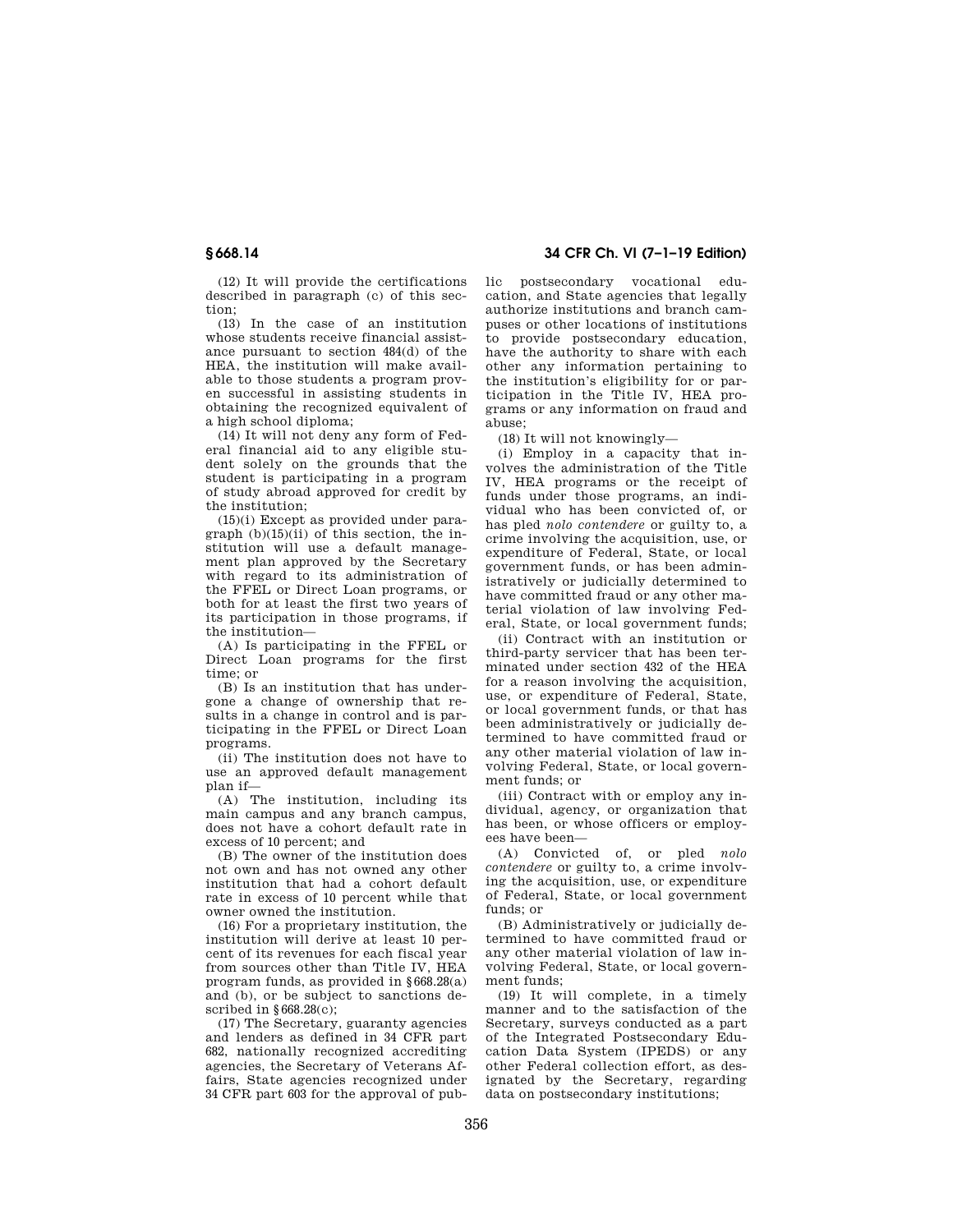# **Ofc. of Postsecondary Educ., Education § 668.14**

(20) In the case of an institution that is co-educational and has an intercollegiate athletic program, it will comply with the provisions of §668.48;

(21) It will not impose any penalty, including, but not limited to, the assessment of late fees, the denial of access to classes, libraries, or other institutional facilities, or the requirement that the student borrow additional funds for which interest or other charges are assessed, on any student because of the student's inability to meet his or her financial obligations to the institution as a result of the delayed disbursement of the proceeds of a Title IV, HEA program loan due to compliance with statutory and regulatory requirements of or applicable to the Title IV, HEA programs, or delays attributable to the institution;

 $(22)(i)$  It will not provide any commission, bonus, or other incentive payment based in any part, directly or indirectly, upon success in securing enrollments or the award of financial aid, to any person or entity who is engaged in any student recruitment or admission activity, or in making decisions regarding the award of title IV, HEA program funds.

(A) The restrictions in paragraph (b)(22) of this section do not apply to the recruitment of foreign students residing in foreign countries who are not eligible to receive Federal student assistance.

(B) For the purpose of paragraph (b)(22) of this section, an employee who receives multiple adjustments to compensation in a calendar year and is engaged in any student enrollment or admission activity or in making decisions regarding the award of title IV, HEA program funds is considered to have received such adjustments based upon success in securing enrollments or the award of financial aid if those adjustments create compensation that is based in any part, directly or indirectly, upon success in securing enrollments or the award of financial aid.

(ii) Notwithstanding paragraph  $(b)(22)(i)$  of this section, eligible institutions, organizations that are contractors to eligible institutions, and other entities may make—

(A) Merit-based adjustments to employee compensation provided that such adjustments are not based in any part, directly or indirectly, upon success in securing enrollments or the award of financial aid; and

(B) Profit-sharing payments so long as such payments are not provided to any person or entity engaged in student recruitment or admission activity or in making decisions regarding the award of title IV, HEA program funds.

(iii) As used in paragraph (b)(22) of this section,

(A) *Commission, bonus, or other incentive payment* means a sum of money or something of value, other than a fixed salary or wages, paid to or given to a person or an entity for services rendered.

(B) *Securing enrollments or the award of financial aid* means activities that a person or entity engages in at any point in time through completion of an educational program for the purpose of the admission or matriculation of students for any period of time or the award of financial aid to students.

(*1*) These activities include contact in any form with a prospective student, such as, but not limited to—contact through preadmission or advising activities, scheduling an appointment to visit the enrollment office or any other office of the institution, attendance at such an appointment, or involvement in a prospective student's signing of an enrollment agreement or financial aid application.

(*2*) These activities do not include making a payment to a third party for the provision of student contact information for prospective students provided that such payment is not based on—

(*i*) Any additional conduct or action by the third party or the prospective students, such as participation in preadmission or advising activities, scheduling an appointment to visit the enrollment office or any other office of the institution or attendance at such an appointment, or the signing, or being involved in the signing, of a prospective student's enrollment agreement or financial aid application; or

(*ii*) The number of students (calculated at any point in time of an educational program) who apply for enrollment, are awarded financial aid, or are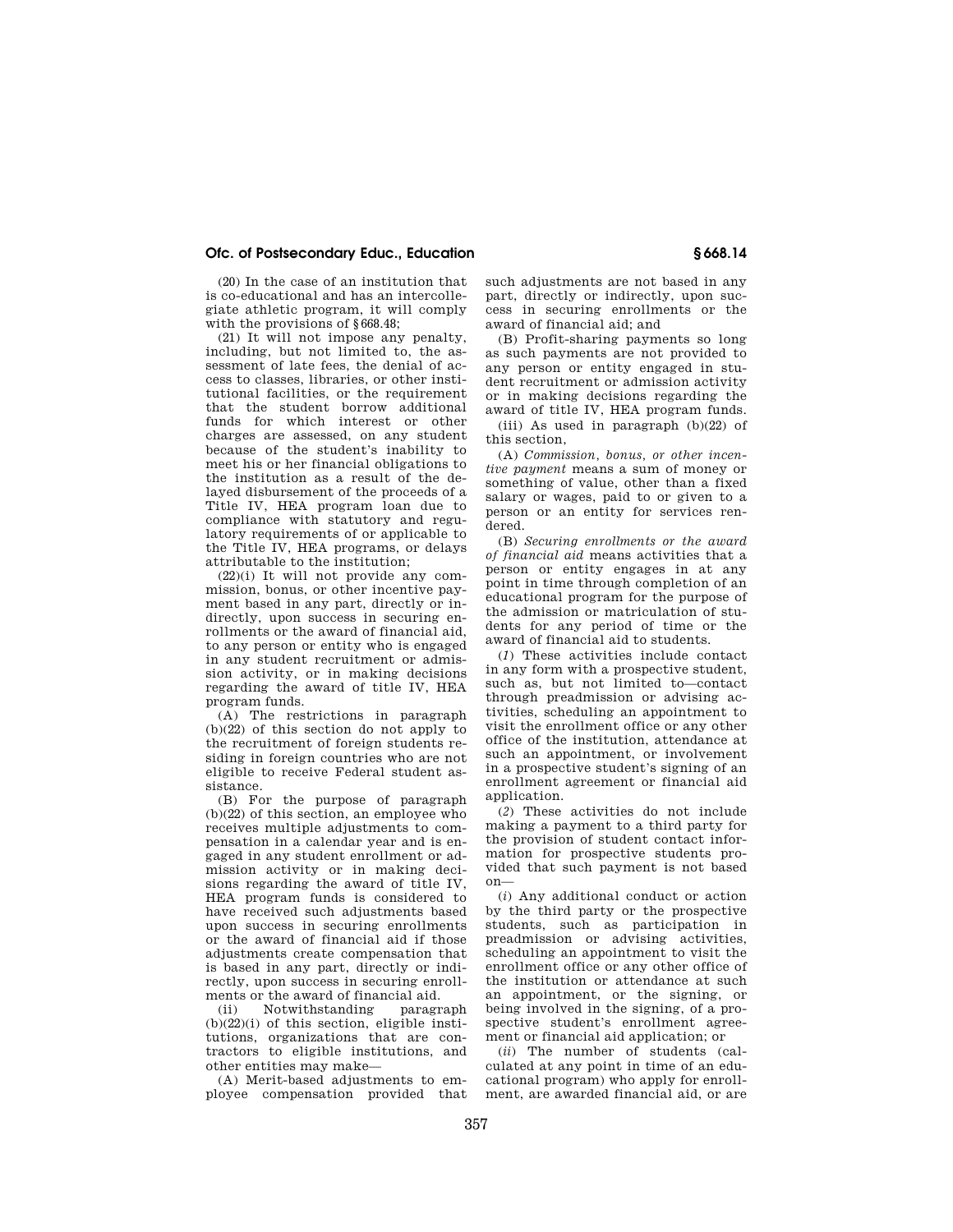enrolled for any period of time, including through completion of an educational program.

(C) *Entity or person engaged in any student recruitment or admission activity or in making decisions about the award of financial aid* means—

(*1*) With respect to an entity engaged in any student recruitment or admission activity or in making decisions about the award of financial aid, any institution or organization that undertakes the recruiting or the admitting of students or that makes decisions about and awards title IV, HEA program funds; and

(*2*) With respect to a person engaged in any student recruitment or admission activity or in making decisions about the award of financial aid, any employee who undertakes recruiting or admitting of students or who makes decisions about and awards title IV, HEA program funds, and any higher level employee with responsibility for recruitment or admission of students, or making decisions about awarding title IV, HEA program funds.

(D) *Enrollment* means the admission or matriculation of a student into an eligible institution.

(23) It will meet the requirements established pursuant to part H of Title IV of the HEA by the Secretary and nationally recognized accrediting agencies;

(24) It will comply with the requirements of §668.22;

(25) It is liable for all—

(i) Improperly spent or unspent funds received under the Title IV, HEA programs, including any funds administered by a third-party servicer; and

(ii) Returns of title IV, HEA program funds that the institution or its servicer may be required to make;

(26) If an educational program offered by the institution is required to prepare a student for gainful employment in a recognized occupation, the institution must—

(i) Demonstrate a reasonable relationship between the length of the program and entry level requirements for the recognized occupation for which the program prepares the student. The Secretary considers the relationship to be reasonable if the number of clock hours provided in the program does not

**§ 668.14 34 CFR Ch. VI (7–1–19 Edition)** 

exceed by more than 50 percent the minimum number of clock hours required for training in the recognized occupation for which the program prepares the student, as established by the State in which the institution is located, if the State has established such a requirement, or as established by any Federal agency;

(ii) Establish the need for the training for the student to obtain employment in the recognized occupation for which the program prepares the student; and

(iii) Provide for that program the certification required in §668.414.

(27) In the case of an institution participating in a Title IV, HEA loan program, the institution—

(i) Will develop, publish, administer, and enforce a code of conduct with respect to loans made, insured or guaranteed under the Title IV, HEA loan programs in accordance with 34 CFR  $601.21;$  and

(ii) Must inform its officers, employees, and agents with responsibilities with respect to loans made, insured or guaranteed under the Title IV, HEA loan programs annually of the provisions of the code required under paragraph (b)(27) of this section;

(28) For any year in which the institution has a preferred lender arrangement (as defined in 34 CFR 601.2(b)), it will at least annually compile, maintain, and make available for students attending the institution, and the families of such students, a list in print or other medium, of the specific lenders for loans made, insured, or guaranteed under title IV of the HEA or private education loans that the institution recommends, promotes, or endorses in accordance with such preferred lender arrangement. In making such a list, the institution must comply with the requirements in 34 CFR 682.212(h) and 34 CFR 601.10;

(29)(i) It will, upon the request of an enrolled or admitted student who is an applicant for a private education loan (as defined in 34 CFR 601.2(b)), provide to the applicant the self-certification form required under 34 CFR 601.11(d) and the information required to complete the form, to the extent the institution possesses such information, including—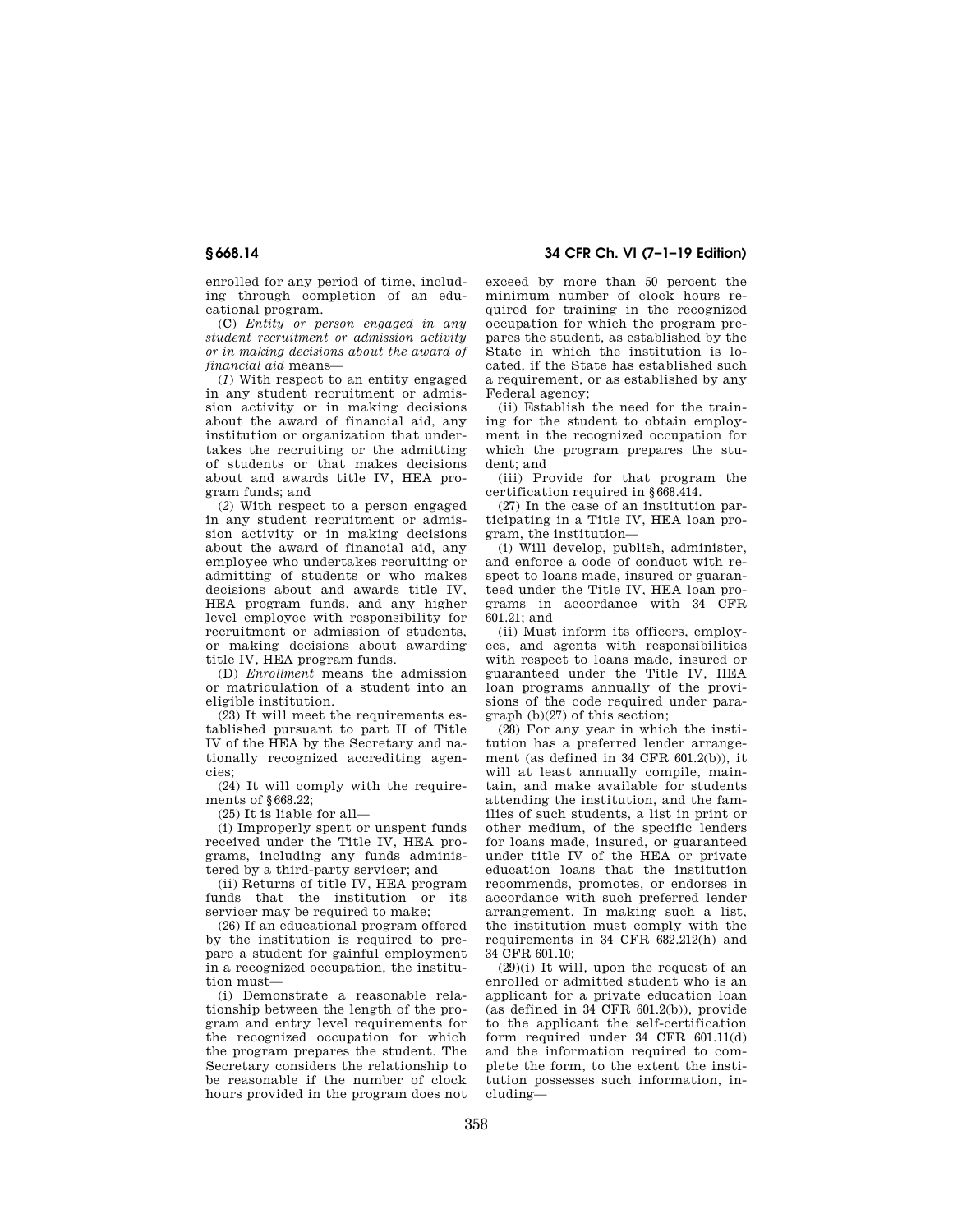# **Ofc. of Postsecondary Educ., Education § 668.14**

(A) The applicant's cost of attendance at the institution, as determined by the institution under part F of title IV of the HEA;

(B) The applicant's estimated financial assistance, including amounts of financial assistance used to replace the expected family contribution as determined by the institution in accordance with title IV, for students who have completed the Free Application for Federal Student Aid; and

(C) The difference between the amounts under paragraphs  $(b)(29)(i)(A)$ and (29)(i)(B) of this section, as applicable.

(ii) It will, upon the request of the applicant, discuss with the applicant the availability of Federal, State, and institutional student financial aid;

(30) The institution—

(i) Has developed and implemented written plans to effectively combat the unauthorized distribution of copyrighted material by users of the institution's network, without unduly interfering with educational and research use of the network, that include—

(A) The use of one or more technology-based deterrents;

(B) Mechanisms for educating and informing its community about appropriate versus inappropriate use of copyrighted material, including that described in §668.43(a)(10);

(C) Procedures for handling unauthorized distribution of copyrighted material, including disciplinary procedures; and

(D) Procedures for periodically reviewing the effectiveness of the plans to combat the unauthorized distribution of copyrighted materials by users of the institution's network using relevant assessment criteria. No particular technology measures are favored or required for inclusion in an institution's plans, and each institution retains the authority to determine what its particular plans for compliance with paragraph (b)(30) of this section will be, including those that prohibit content monitoring; and

(ii) Will, in consultation with the chief technology officer or other designated officer of the institution—

(A) Periodically review the legal alternatives for downloading or otherwise acquiring copyrighted material;

(B) Make available the results of the review in paragraph  $(b)(30)(ii)(A)$  of this section to its students through a Web site or other means; and

(C) To the extent practicable, offer legal alternatives for downloading or otherwise acquiring copyrighted material, as determined by the institution;

(31) The institution will submit a teach-out plan to its accrediting agency in compliance with 34 CFR 602.24(c), and the standards of the institution's accrediting agency upon the occurrence of any of the following events:

(i) The Secretary initiates the limitation, suspension, or termination of the participation of an institution in any Title IV, HEA program under 34 CFR 600.41 or subpart G of this part or initiates an emergency action under §668.83.

(ii) The institution's accrediting agency acts to withdraw, terminate, or suspend the accreditation or preaccreditation of the institution.

(iii) The institution's State licensing or authorizing agency revokes the institution's license or legal authorization to provide an educational program.

(iv) The institution intends to close a location that provides 100 percent of at least one program.

(v) The institution otherwise intends to cease operations; and

(32) The institution will provide all enrolled students with a closed school discharge application and a written disclosure, describing the benefits and consequences of a closed school discharge as an alternative to completing their educational program through a teach-out agreement, as defined in 34 CFR 602.3, immediately upon submitting a teach-out plan after the occurrence of any of the following events:

(i) The initiation by the Secretary of an action under 34 CFR 600.41 or subpart G of this part or the initiation of an emergency action under §668.83, to terminate the participation of an institution in any title IV, HEA program.

(ii) The occurrence of any of the events in paragraph (b)(31)(ii) through (v) of this section.